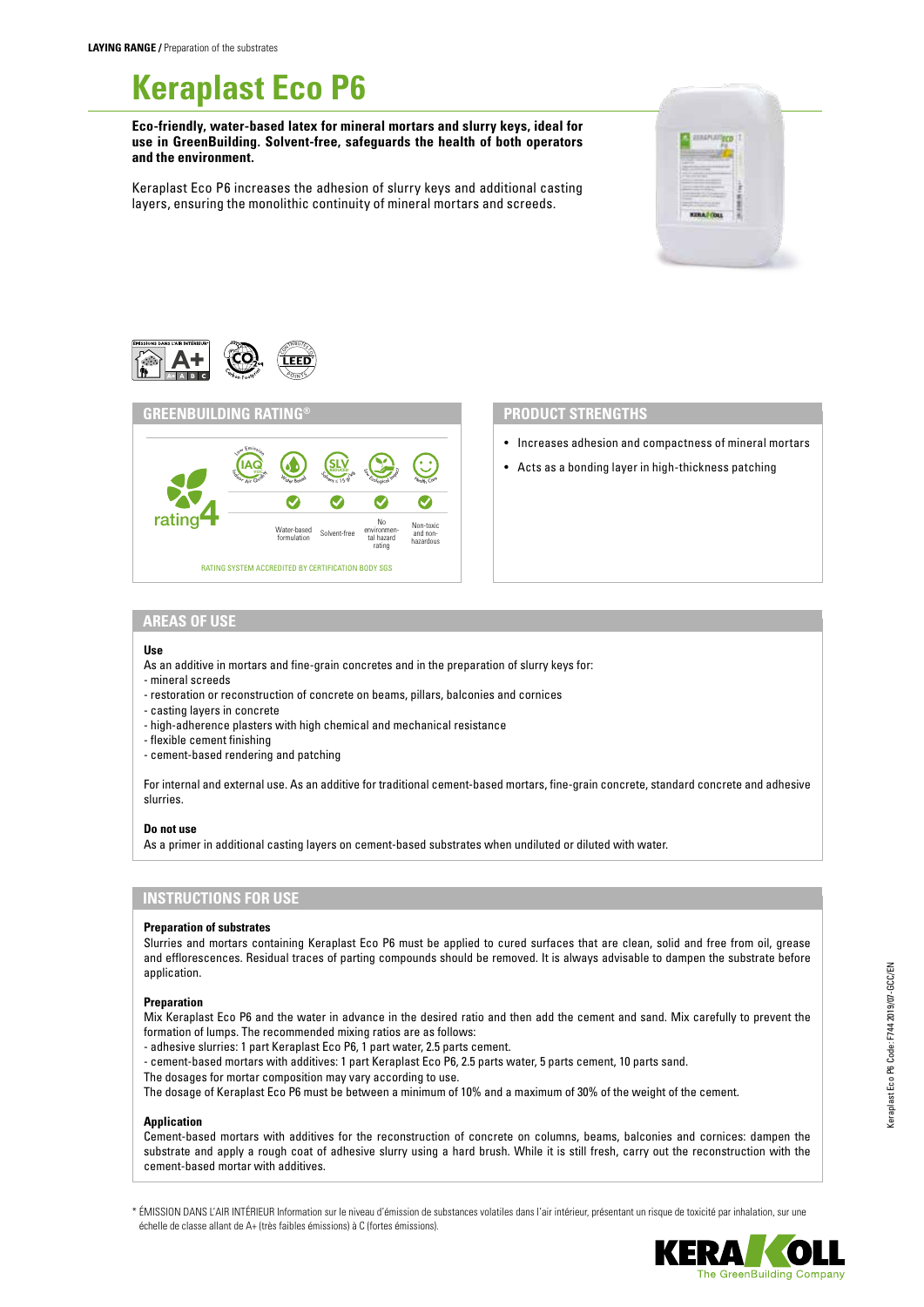# **INSTRUCTIONS FOR USE**

Anti-debonding and high-performance plasters: dampen the substrate and manually apply an adhesive first coat, leaving the surface as rough as possible. When the first coat has hardened, apply the layer of plaster using cement-based mortar with additives. Slurry keys for concrete construction joints: dampen the substrate and apply a coat of adhesive slurry, followed immediately by the concrete casting while the previous coat is still fresh.

#### **Cleaning**

Tools and surfaces covered with residues of slurry or mortar with additives should be cleaned with water before they harden.

# **SPECIAL NOTES**

Dilute Keraplast Eco P6 in the mixing water. When mixing additives with ready-mixed mortars or plasters for mechanised applications, draw the water/latex mix directly from a container (drum) set aside for this purpose on the building site, using the lift pipe of the spray machine.

# **ABSTRACT**

*Anchoring slurry key: before patching concrete with mortar roughen the surface using mechanical means, wash thoroughly with a high pressure washer and lay a slurry key made up of cement, water and eco-friendly, water-based latex that is resistant to alkaline saponification, GreenBuilding Rating® 4, such as Keraplast Eco P6 by Kerakoll Spa, in a ratio of 30% by weight of the cement. Add the patch layer to the freshly applied slurry.*

*Additives for cement-based mortars: cement-based mortars must be mixed with eco-friendly, water-based latex that is resistant to alkaline saponification, GreenBuilding Rating® 4, such as Keraplast Eco P6 by Kerakoll Spa, in a ratio of 20% by weight of the cement to make the mortar compact, adhesive and flexible.*

*Additives for standard and fine-grain concretes: cement-based mortars and fine grain concrete must be mixed with eco-friendly, water-based latex that is resistant to alkaline saponification, GreenBuilding Rating® 4 such as Keraplast Eco P6 by Kerakoll Spa, in a ratio of 10% by weight of the cement to make the mortar compact, adhesive and flexible.*

| Appearance                        | white liquid                                                              |                          |
|-----------------------------------|---------------------------------------------------------------------------|--------------------------|
| Specific weight                   | $\approx$ 1.01 kg/dm <sup>3</sup>                                         |                          |
| Shelf life                        | $\approx$ 12 months in the original packaging                             |                          |
| Warning                           | protect from frost, avoid direct exposure to sunlight and sources of heat |                          |
| Pack                              | $25/5/1$ kg cans                                                          |                          |
| Viscosity                         | $\approx$ 1800 mPa $\cdot$ s, rotor 2 RPM 20                              | <b>Brookfield method</b> |
| рH                                | ≈ 9                                                                       |                          |
| Recommended ratios for:           |                                                                           |                          |
| - concrete                        | $\approx$ 10 – 30% of the weight of cement                                |                          |
| - mortar                          | $\approx$ 10 – 30% of the weight of cement                                |                          |
| - slurry key                      | $\approx$ 1 Keraplast Eco P6 : 1 water : 2.5 cement                       |                          |
| Temperature range for application | from +5 $\degree$ C to +35 $\degree$ C                                    |                          |